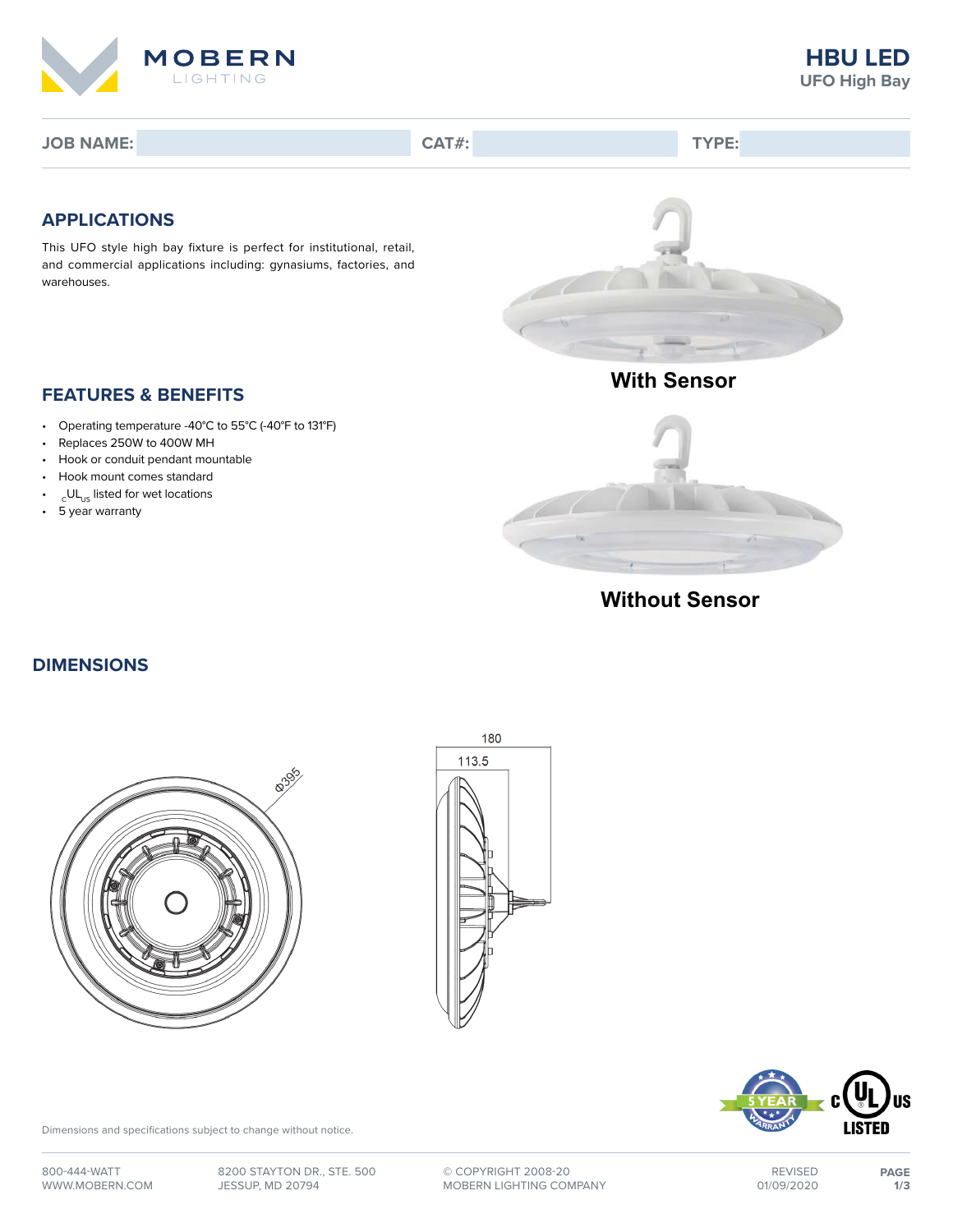

**JOB NAME: CAT#: TYPE:**

### **DIMENSIONS**



## **ORDERING**

EXAMPLE: HBU LED 100 DMV WH 30 OS

| <b>HBU</b> | <b>LED</b> |                                                                                                    |            |                                         |           | <b>WH</b> |                      |                |                            |                         |
|------------|------------|----------------------------------------------------------------------------------------------------|------------|-----------------------------------------|-----------|-----------|----------------------|----------------|----------------------------|-------------------------|
| 1. SERIES  | 2. GEAR    | 3. WATTAGE/LUMENS                                                                                  | 4. DRIVER  |                                         | 5. FINISH |           | <b>6. COLOR TEMP</b> |                | 7. SENSOR (O) <sup>1</sup> |                         |
| <b>HBU</b> | LED        | <b>DMV</b><br><b>100</b> 100 Watts 14000 Lumens<br><b>180</b> 180 Watts 25000 Lumens               | <b>DMV</b> | 120-277V<br>Multivolt<br>0-10V Dimmable | <b>WH</b> | White     | 40<br>50             | 4000K<br>5000K | <b>OS</b>                  | <b>Occupancy Sensor</b> |
|            |            | <b>DHV</b><br>90 Watts 13000 Lumens<br>90<br><b>140</b> 140 Watts 20500 Lumens<br>*Lumens at 4000K | <b>DHV</b> | 347-480VAC<br>0-10V Dimmable            |           |           |                      |                |                            |                         |



1 (O) is optional

Dimensions and specifications subject to change without notice.



800-444-WATT WWW.MOBERN.COM

8200 STAYTON DR., STE. 500 JESSUP, MD 20794

**©** COPYRIGHT 2008-20 MOBERN LIGHTING COMPANY

01/09/2020 **2/3**

REVISED **PAGE**